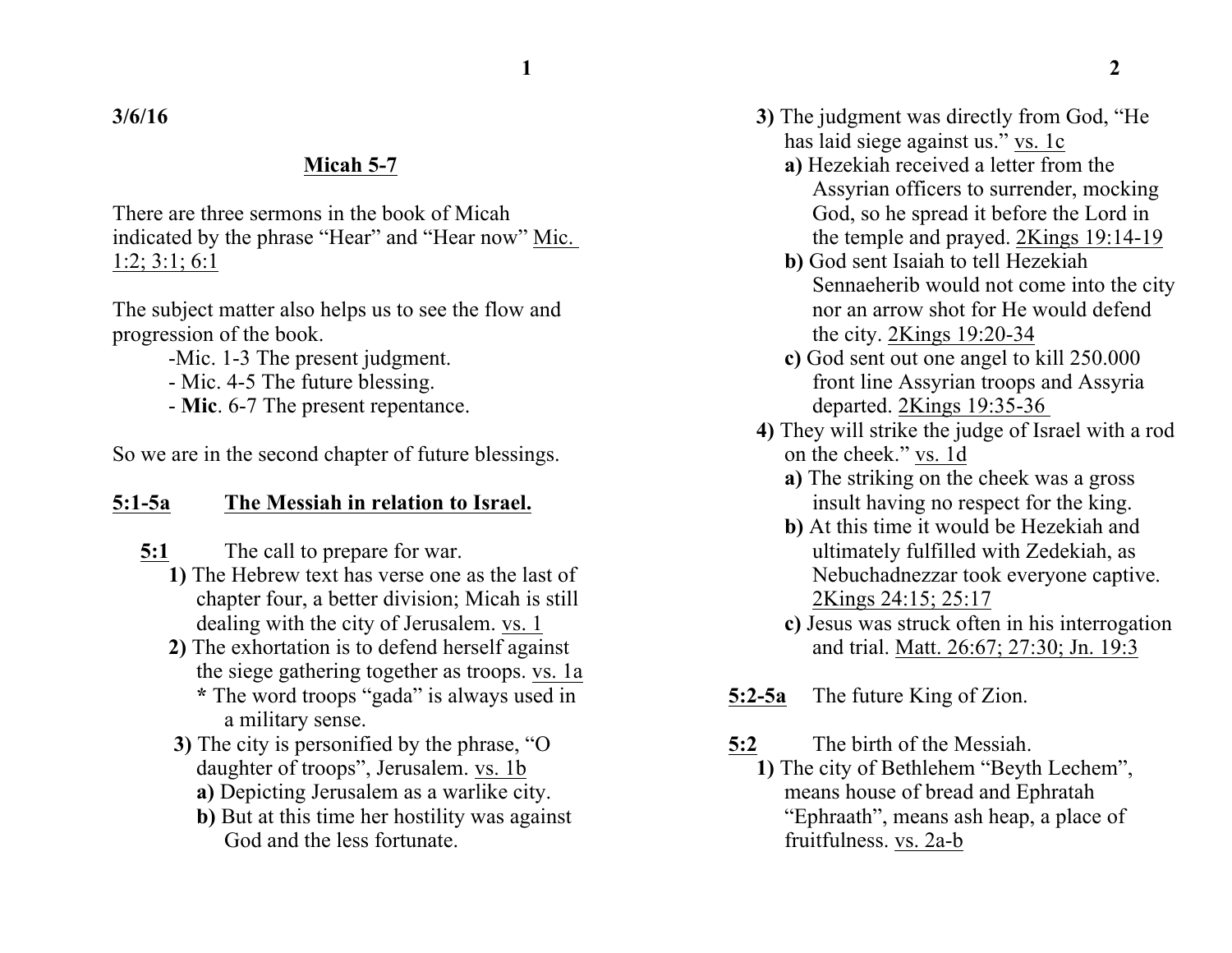- **a)** The original home of David, Jesus came through His line. 1Sam. 17:12
	- **\*** Matthew quotes the prophecy for the birth of Jesus. Matt. 2:4-6
- **b)** Joseph and Mary travelled from Nazareth to Bethlehem by the decree of Caesar Augustus for taxation. Lk. 2:1-7
- **c)** When the Magi's came seeking the King of the Jews Herod asked the priest and scribes as to where He was to be born and they quoted Micah. Micah 5:2; Matt.  $2:2-6$
- **2)** The Messiah's humble birth is stated, "little among the thousands of Judah." vs. 2c **\*** The contrast to the well-known city of Jerusalem and the insignificant

Bethlehem Ephratah.

- **3***)* The Messiah born was to be the Ruler of Israel. vs. 2d
	- **a)** His birth speaks of His humanity, He ate, hungered, slept, cried and died.
		- **1))** Yet supernaturally. Gen. 3:15: Is. 7:14; Matt. 1:23; Gal. 4:4
		- **2))** Hem Shiloh, would come when the authority of Israel had been removed, the government would be upon His shoulders, a rod from the stem of Jesse. Gen. 49:10; Is. 8:6; 11:1
	- **b)** He would come forth to Me (the Father) the One to rule Israel.
- **1))** Jesus came from the Father, to do the will of the Father, depending on the Father.
- **2))** Jesus returned to the Father.
- **4)** The eternal nature of the Messiah. vs. 2e-f
	- **a)** The statement means beyond the vanishing point, eternity.
	- **b)** The deity of Jesus is implied, as God Eternal.
		- **1))** Jesus said, "Before Abraham was I Am." Jn. 8:58
		- **2))** Both His deity and humanity are implied. Jn. 1:1,14
		- **3))** He emptied Himself of the glory. Phil. 2:5-8
- **5:3** The rejection of Israel by God until the 70th week of Daniel.
	- **1)** God has given His people up. vs. 3a
		- **a)** The North would go captive to Assyria in 722 B.C. , the South to Babylon by three sieges. 606, 596, 586 B.C.
		- **b)** The Jews rejected Jesus constantly so He declared judgment on them. Is. 61:1-2a; Lk. 4:18-21
			- **1))** Jesus wept over the city of Jerusalem saying, "You shall not see Me henceforth till you say, "blessed is He who comes in the name of the Lord" Matt. 23:37-39; Lk. 19:41-44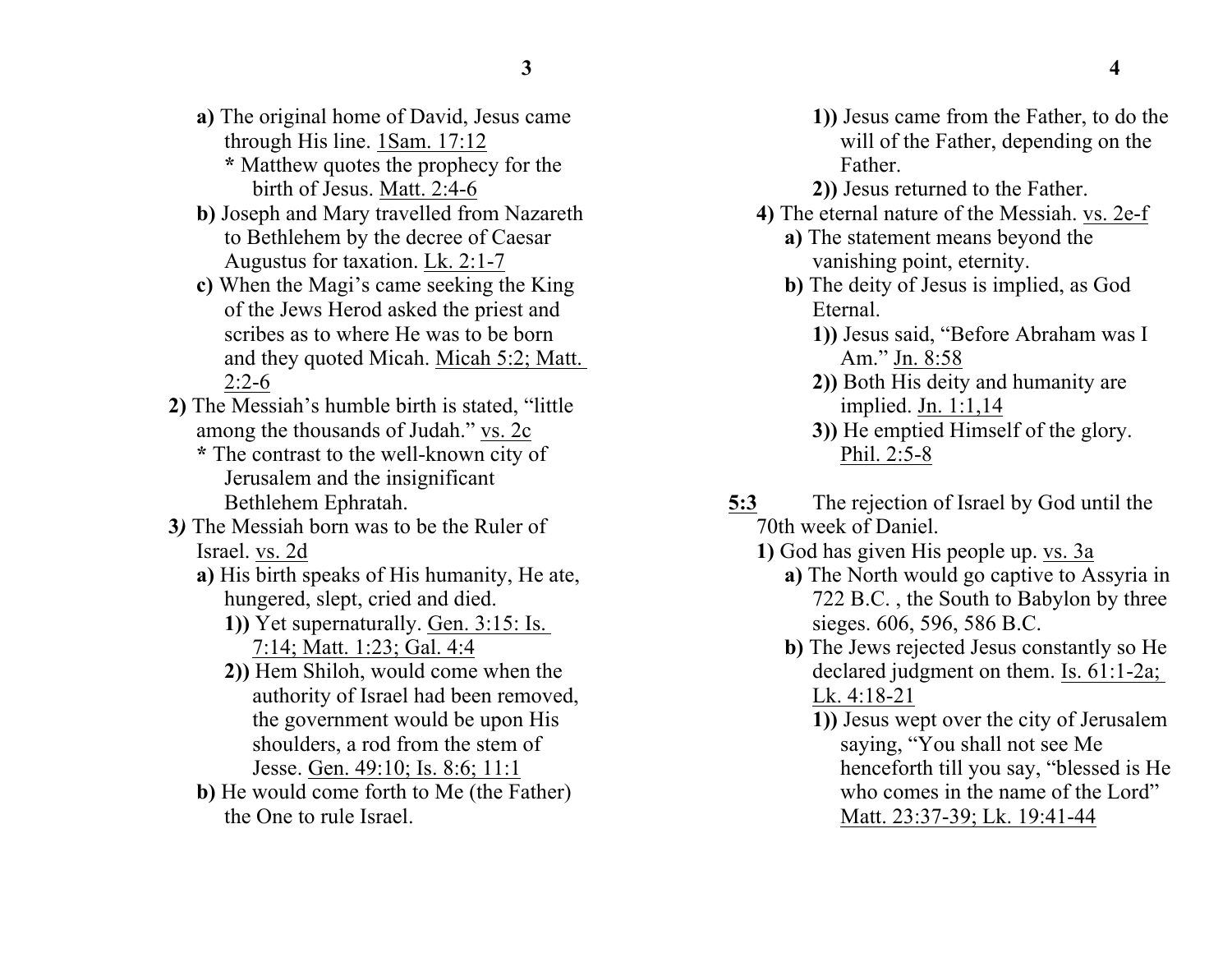- **2))** God destroyed the city and temple in 70 AD. scattering the Jews all over the world.
- **3))** He came to His own and His own received Him not. Jn. 1:11
- **2)** God would give them up till a particular time, till the tribulation and Great-Tribulation, the 70<sup>th</sup> Week of Daniel, when the remnant will call on His name. vs. 3b-c
	- **a)** When the Jews flee to Petra. Is. 16:1-4; Rev. 12:6
	- **b)** When Jesus will gather all the remnant. Rom. 9-11; Dan. 9:27
- **5:4-5a** The celebration of the reigning Messiah with Israel in the Millennium.
	- **1)** Jesus will be faithful to His promises, a Shepherd to feed, tend and protect them. vs. 4a
	- **2)** Jesus will be seen in His glorious majesty due to His name. vs. 4b
		- **\*** "In His days Judah will be saved, And Israel will dwell safely; Now this *is* His name by which He will be called: THE LORD **OUR RIGHTEOUSNESS**." Jer. 23:6; 33:16; Heb. 1:1-3
	- **3)** Jesus will not be separated from them any more, they shall abide with Him reigning supremely on the earth. vs. 4c-d
	- **4)** Jesus is the Prince of Peace", "And this *One* shall be peace." vs. 5a
- **a)** "For unto us a Child is born, Unto us a Son is given; And the government will be upon His shoulder. And His name will be called Wonderful, Counselor, Mighty God, Everlasting Father, Prince of Peace. Is. 9:6
- **b)** If you do not know Jesus as Savior, you can have Him be your peace "with God" for justification and "the peace of God" for life. Rom. 5:2-3; Eph. 2:14; Phil. 4:5- 7

## **5:5b-15 The Judgment on the enemies of Israel.**

**5:b-6** The future peace of Zion.

- **1)** The reference to Assyria is to the "latter days" not Assyria of Micah's days. vs. 5b
- **2)** First, the context is to establish the Kingdom Age, the future when Assyria, the area of Iraq, would "tread in their palaces". vs. 5c
	- **\*** Though Assyria did do this to Israel and took them captive in 722 B.C. they **never**  entered Jerusalem, so it cannot even refer to a short-term fulfillment.
- **3)** Second, their response will be to raise against him "Seven shepherds and eight princely men". vs. 5d
	- **a)** This has to refers to the long-term fulfillment of the Great-Tribulation against the Anti-Christ or Battle of Armageddon.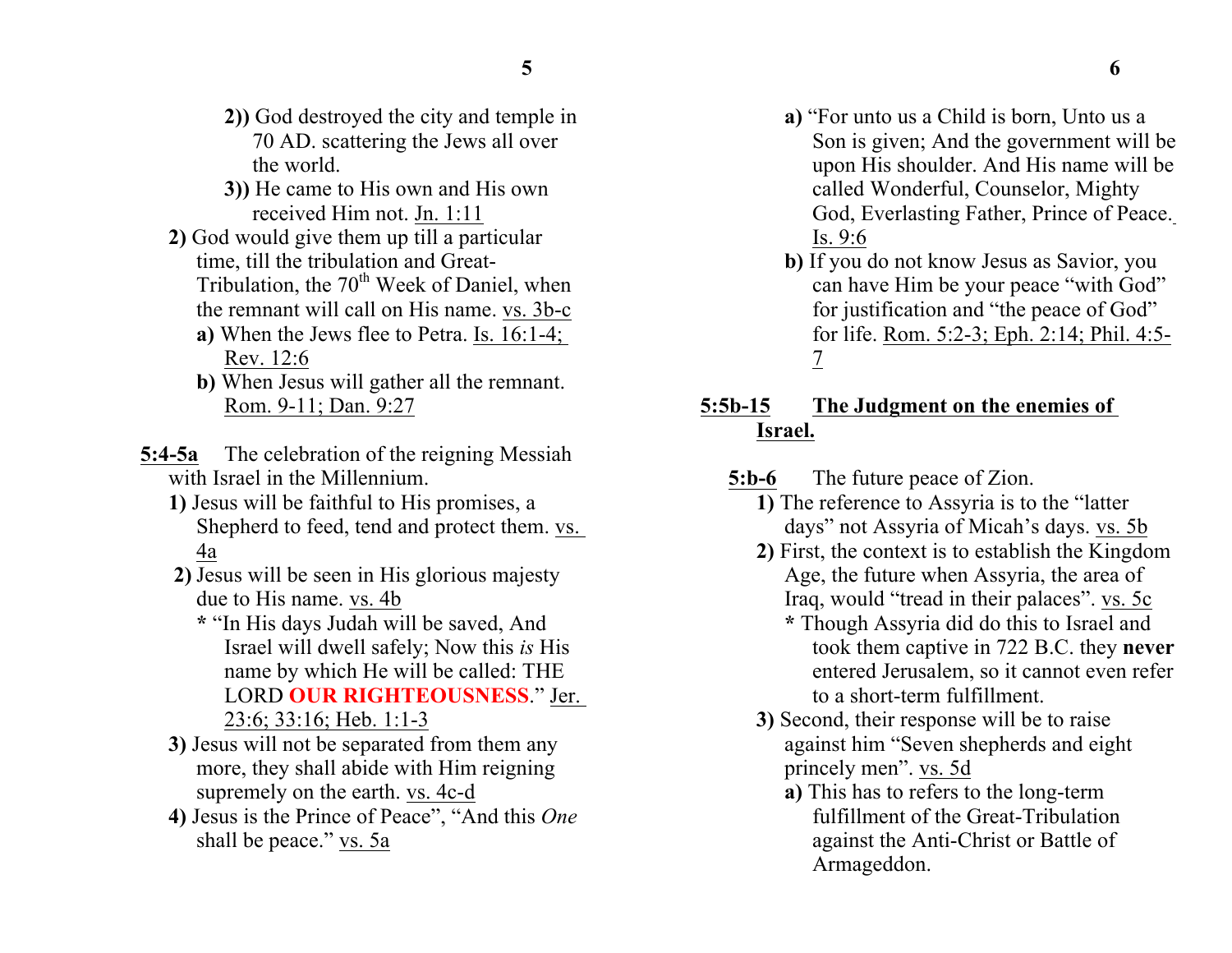- **b)** Some have interpreted these to be leader of the nation of Israel has had since 1948, as a short-term fulfillment?
- **c)** The number seven completeness and eight of new beginnings in Scripture.
- 4**)** Third reason it is the "latter days" is, they defeat Assyria, "They shall waste with the sword the land of Assyria and the land of Nimrod at the entrance." vs. 6a-b
	- **a)** The Northern Kingdom never defeated Assyria nor did Judah
	- **b)** The Kingdom of Babel, Nimrod. Gen 10:9-11
- **5)** Fourth reason God is the One delivering them, "Thus He shall deliver us from the Assyrian, When he comes into our land and when he treads within our borders." vs. 6c-d
	- **a)** This could have a short-term fulfillment in the prophesy to Hezekiah by Isaiah when the angel slew 185,000 Assyrians, "within our borders". 2Kings 19
	- **b)** But the long-term is the "letter days" that will bring in the Kingdom Age.
- **5:7-9** The future vindication of Zion.
	- **1)** At that time "the remnant of Jacob" will be reigning and being a blessing to those on the earth. vs. 7
		- **a)** This is a simile, "Like dew from the LORD, Like showers on the grass." vs.7 a-c
- **b)** The blessing come through the Jews, but the source is Yahweh, "That tarry for no man Nor wait for the sons of men." vs.7d
	- \* God will used the 144,000 Jews to preach the gospel during the Great-Tribulation and many will be saved. Rev. 7
- **2)** At that time "the remnant of Jacob Shall be among the Gentiles", ruling supremely. vs. 8-9
	- **a)** In full authority, "Like a lion among the beasts of the forest, Like a young lion among flocks of sheep, Who, if he passes through." vs. 8a-e
	- **b)** With absolute power, "Both treads down and tears in pieces, And none can deliver." vs. 8d-f
- **3)** At that time no nation will threaten or defeat Israel, "Your hand shall be lifted against your adversaries, And all your enemies shall be cut off." vs. 9
- **5:10-15** The future purification of Zion.
	- **\*** God will purify His people in preparation of His Coming.
	- **1)** The Lord "Yahweh" will purify the land of all the false dependency for victory in prepartion of His Coming. vs. 10-14
	- **2)** The context is still the Millennuim, "in that day." the "latter days". vs. 10a; 4:1, 6: 7:12
	- **3)** Seven times the phrase "I will" is repeated followed by "cut off" , 'throw down",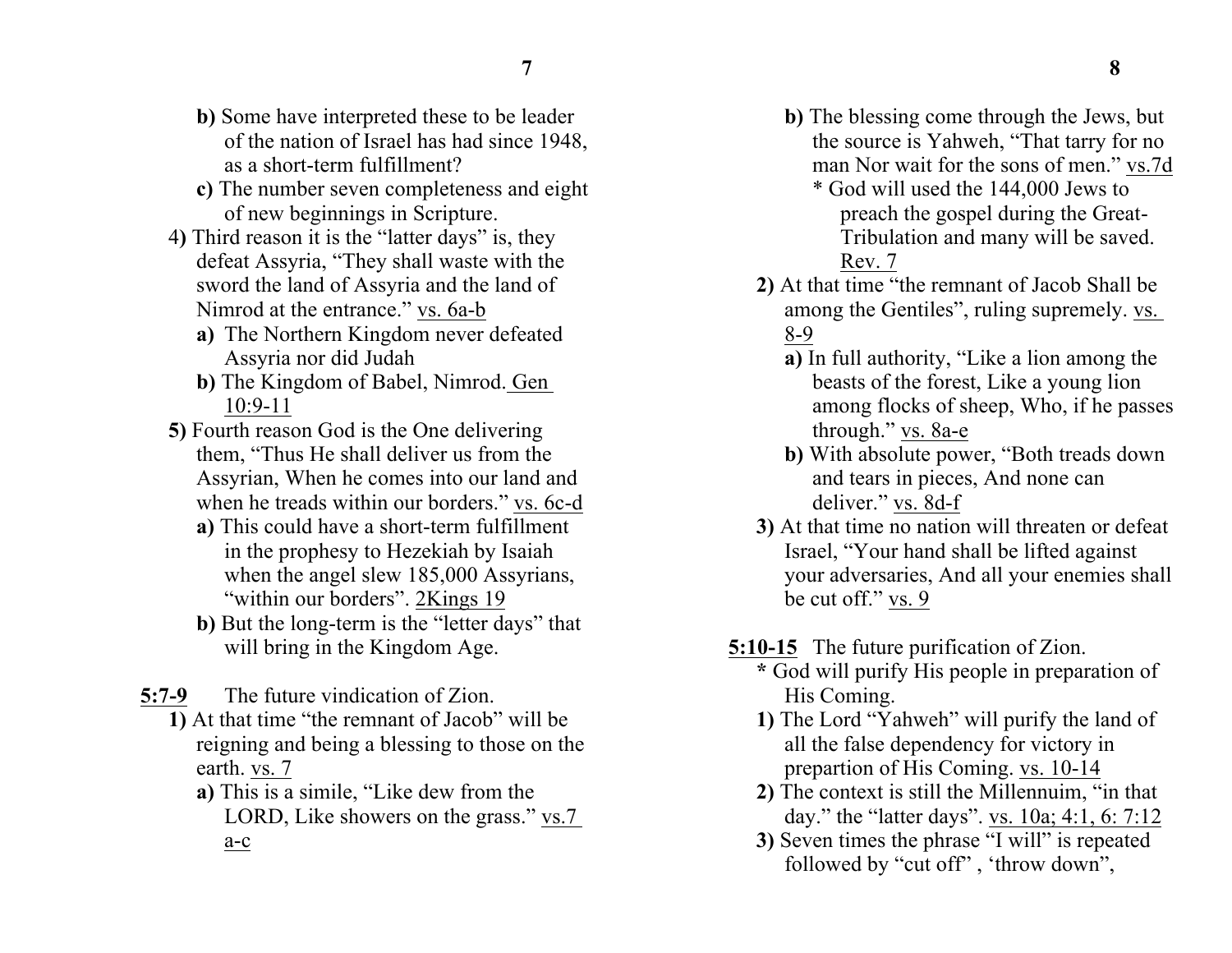"destroy" ane "execute", this is God's doing to establish His Kingdom. vs. 10-15

- **4)** Jesus will destroy military confidence and sef-depenency on horses and chariots. vs. 10b
	- \* Man was not to trust in horses or chariots. Deut. 17:16; Ps. 20
- **5)** Jesus will do away with their fortified cities and strongholds of protection. vs. 11
- **6)** Jesus will do away with their occutic practices. vs. 12
	- **a)** Sorceries "kesheph", means witchcrast.
	- **b)** Soothsayers "anan", means to practice conjure, observe times, spiritist, enchanters, diviners and fortuntellers. Ex. 22:18; Lev. 19:26; Deut. 18:10, 12, 14; Is. 2:6; Jer. 27:9; Mic. 5:12
- **7)** Jesus willl remove all their false worshiop of idolatry. vs. 13
	- **a)** Carved images "p@ciyl" physical likeness of their gods. vs. 13a
	- **b)** Sacred pillars "qereb matstsebah", memorial altars, stocks and stumps of trees in their groves, the places of sexual worship of their deities. vs. 13b
		- \* Asherah was the goddess of fertility, worshipped in fertility sexual rites, sacred prostitution, Ashera poles. 1Kings 16:29-33
	- **c)** All the work of their hands will no longer be worshipped. vs. 13c

\* Baal, Molech, Chemosh and Milcom. 1Kings 11:33

- **8)** Jesus will pull up their wooden images from their midst and destroy their cities. vs. 14
- **9)** Jesus execute vengeance in righteous anger and fury on the nations that have not obeyed, not the church. vs. 15

# **6:1-8 The supreme appeal of God with Israel.**

- **6:1-2** The court of God is called into session.
	- **1)** God enters in to a lawsuit and Micah is His attorney, "Hear now what the LORD says." vs. 1a

\* This is the third message of the book, indicated by the word "hear".

- **a)** The world. Mic. 1:2
- **b)** The leaders and prophets. Mic. 4:1
- **c)** The nation Israel. Mic. 6:1
- **2)** God calls for the nation to make a defense by pleading their case. vs. 1b-d
	- **a)** The phrase, plead your case "riyb", literally to declared their complaint against God. Deut. 32:1; Is. 1:2; Jer. 22:29
	- **b)** The witnesses hearing were the mountains and hills, the eternal foundations.

\* Hos. 6:4; 11:8; 12:2; Is. 1:16-20

**3)** Micah as God's attorney call on the mountains to hear Yahweh's declaration of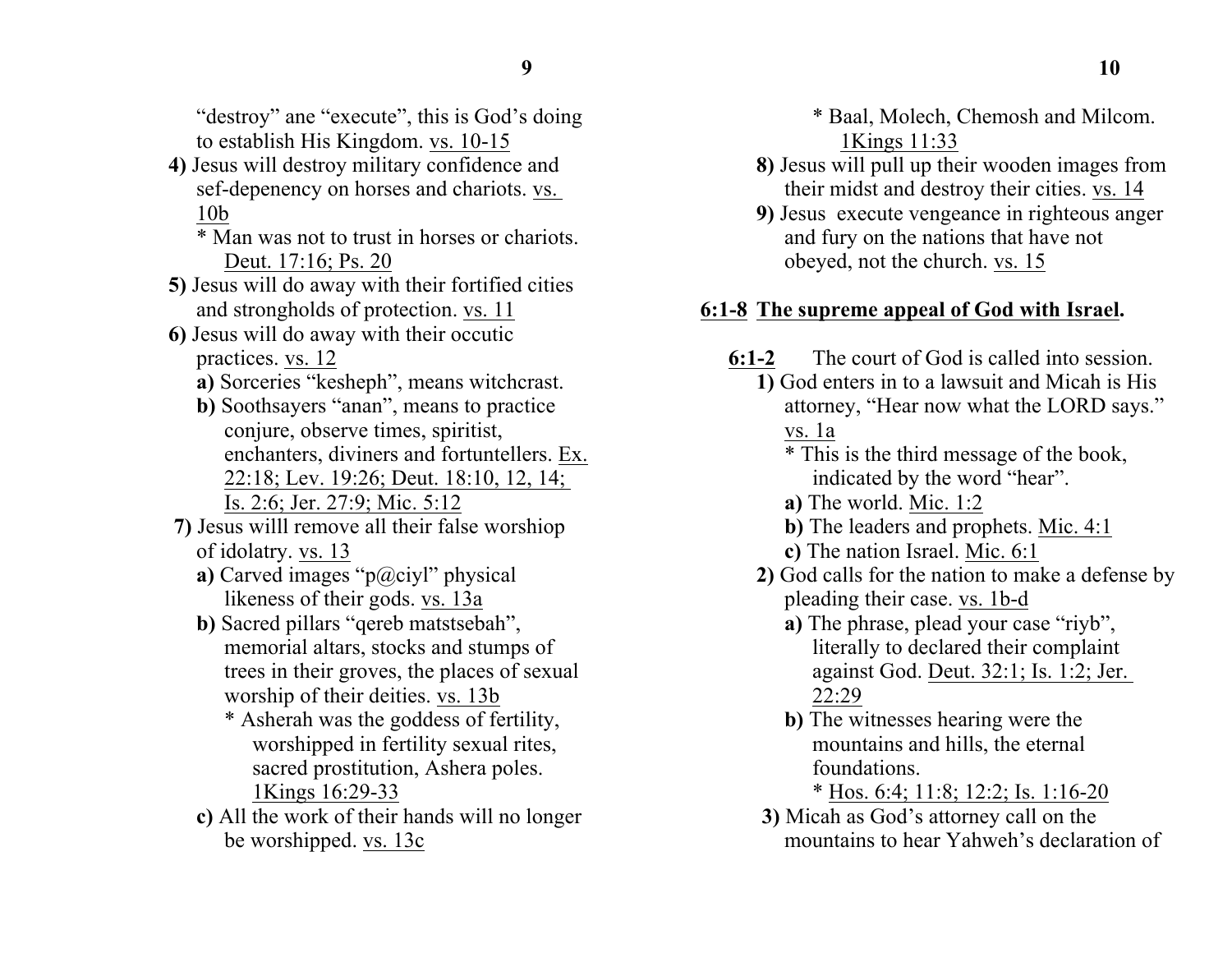His complaint against His people, in order to contend with Israel. vs. 2

- **a)** The people have not heard or obeyed, so God calls on nature to be His witness! \* Israel includes both north and south.
- **b)** The word contend "yakach", means to reprove and show to be right.
- **6:3** The defense of God is to ask what charges they had against Him.
	- **1)** Where and how He has failed them, "O My people, what have I done to you?" vs. 3a-b
	- **2)** In what way did God exhausted their patience?, "And how have I wearied you?' vs. 3c
	- **3)** Declare it, "Testify against Me." vs. 3d \* Jer. 2:5-8
- **6:4-5** The evidence of all God had done for them.
	- **1)** He had redeemed them from Egypt. vs. 4a-b \* The land of Egypt was the house of bondage, slavery for 430 years. Ex. 3:13
	- **2**) He gave them leaders, Moses, Aaron and Miriam. vs. 4c-d
		- **\*** Ex. 18:15-22; 15:20; Lev. 8, 16
	- **3)** He protected them against King Balak and Balaam. vs. 5a-b
		- **\*** Balak asked Balaam to curse Israel. Num. 22-24
- **4)** He led them to the last location before crossing the Jordan into the promise land, Gilgal. vs. 5c
	- **\*** Deut. 11:30; Jos. 4:19
- **5)** He did all this that they might know the righteousness of the Lord towards them. vs. 5d
	- **a)** The "righteousness of the LORD", found only one other time. Judges 5:11 **b)** Jer. 2:5-8
- **6:6-7** The people responded to God seeking to justify and defend themselves.
	- **\*** Some interpret these to be the words of Micah playing the advocate, but the context does not fit.
	- **1)** The people responded disrespectfully regarding their sacrifices offered. vs. 6
		- **a)** They were in affect saying what else does God want from us, since they were going through the ritual!
		- **b)** It shows that ritual without righteousness is futile and God is not pleased with works void of faith.
	- **2)** The people became arrogant in their words. vs. 7
		- **a)** They were saying does God wants more in number or something that cost us the most, even their first born for their sin?
		- **b)** Revealing their heart of pride!
		- **c) "**For You do not desire sacrifice, or else I would give *it*; You do not delight in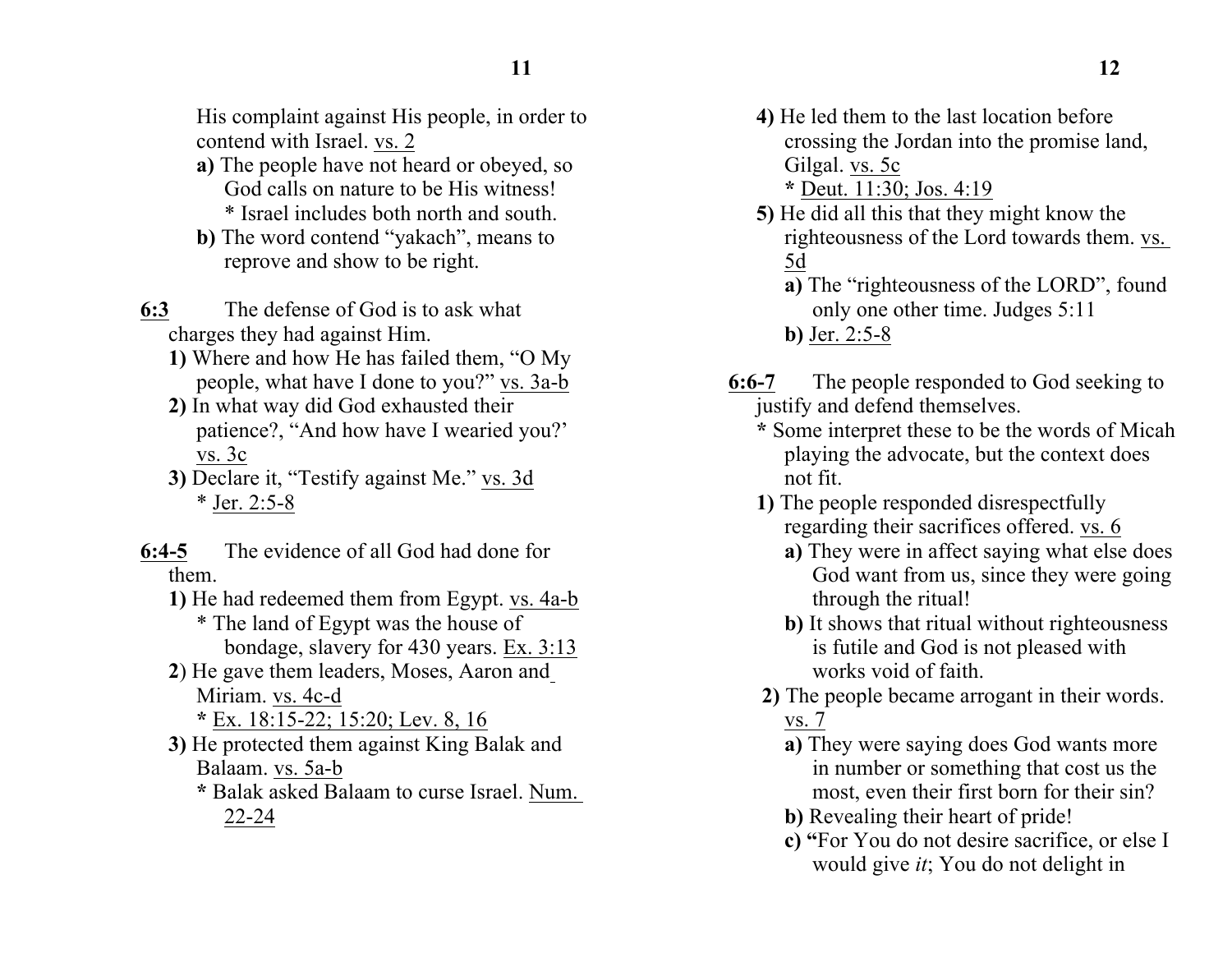burnt offering. The sacrifices of God *are* a broken spirit, A broken and a contrite heart-- These, O God, You will not despise. Do good in Your good pleasure to Zion; Build the walls of Jerusalem. Then You shall be pleased with the sacrifices of righteousness, With burnt offering and whole burnt offering; Then they shall offer bulls on Your altar." Ps. 51:16-19

- **6:8** The rebuke to the people by revealing what they already knew was the right answer.
	- **1)** God has revealed to them what is good and required of man. vs. 8a-c
		- **a)** Good "towb", pleasing and agreeable with God.
		- **b)** Three commands follow.
	- **2)** To do justly "mishpat", to make righteous judgments in daily life and their courts. vs. 8d
		- **\*** Man is unjust and evil by nature.
	- **3)** To love mercy "checed", means lovingkindness. vs. 8e
		- \* Man loves getting even and vengeance. Matt. 23:23; Ja. 1:27; 2:13
	- **4)** To walk humbly "tsana" lowly and modest, literally "to walk low" with your God. vs. 8f **\*** Man is prideful.
		- **a)** All a product of relationship not religion!
		- **b)** Only Jesus kept all the law and fulfilled it, we can't! Rom. 8:3-4
- **c)** The work of God is that we believe in
	- Him, who He sent. Jn. 6:28-29
- **d)** The two tables of the law are represented, man's relation with God and man's relation with man. Matt. 22:36-40

# **6:9-12 The evidence for the guilt of Judah.**

- **6:9-12** God revealed the guilty will not going unpunished.
	- **1)** Yahweh will be the judge, "The LORD'S voice cries to the city." vs. 9a
	- **2)** God knows all things and will miss no one unrepentnce person, "Wisdom shall see Your name: "Hear the Rod! Who has appointed it?" vs. 8b-d
		- **a)** The rod speaks chastening judgment by Assyria for the northern tribes. Is. 10:5
		- **b**) The wise would not only hear, but listen and obey God.
		- **c)** Wisdom cries out to the simple as a rebuke and certain calamity for not listening and obeying. Prov. 1-9
	- **3)** God would expose those who became wealthy by corruption of fraudulent weights and measures. vs. 10

\* Lev. 19:35; Deut. 25:14; Prov 20:10, 23

- **4)** God would expose those who profited by dishonst business, not count them pure of their wicked scales and deceitful weights. vs. 11
	- \* Different weights to buy or sell.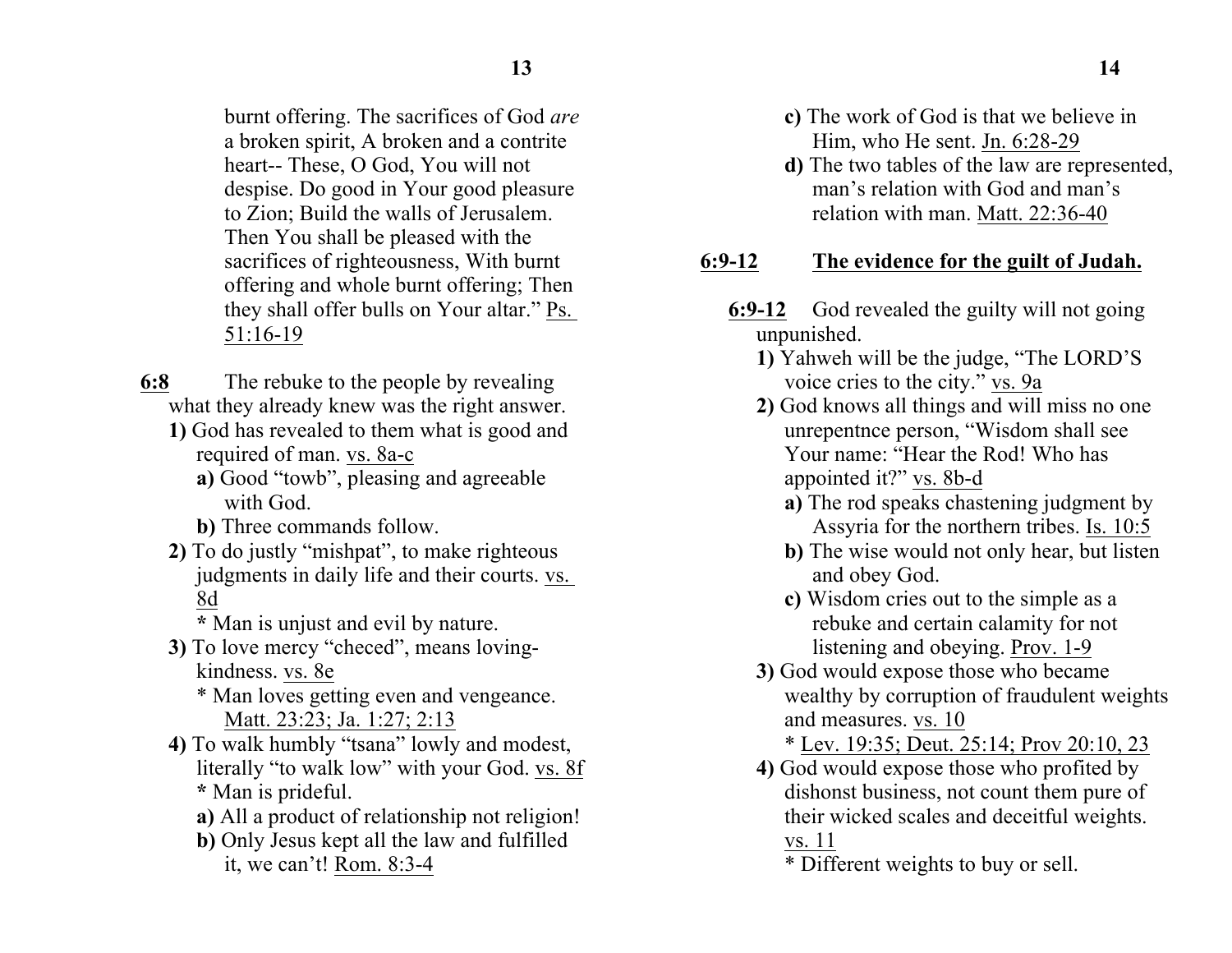- **5)** God would expose their wicked character. vs. 12
	- **a)** The greedy wealthy resort to violence, "For her rich men are full of violence." vs. 12a
	- **b)** The nation of **Judah** can not be trusted seeking only to benefit themselves, "Her inhabitants have spoken lies, And their tongue is deceitful in their mouth." vs.  $12b-c$

#### **6:13-16 The judgment of God revealed.**

- **6:13** The hand of God would punish Judah and Jerusalem.
	- **1)** Making them sick or weak by striking them through Assyria, "Therefore I will also make *you* sick by striking you." vs. 13a
		- **a.** The idea of sick "chalah", means weak and helpless.
		- **b.** The word is translated severe. Nah. 3:19
	- **2)** Making desolate because of your sins." vs. 13b

\* Blessings and cursings. Lev. 26; Deut. 27- 28

- **6:14** The hand of God would remove the abundance they knew giving them up to their enemy.
	- **1)** There would be fammine, eat but not be satisfied; Hunger *shall be* in your midst." vs. 14a-c

\* Lev. 26:25; Deut. 28:29; Hos. 4:10; Hag. 1:6

- **2)** Their attempt to secure some provision in their flight would fail, "You may carry *some* away, but shall not save *them*; And what you do rescue I will give over to the sword." vs. 16d-e
- **3)** They would not enjoy any of their labor, but others, "You shall sow, but not reap; You shall tread the olives, but not anoint yourselves with oil; And *make* sweet wine, but not drink wine." vs. 15 \* Deut. 28:33, 38; Hag. 1:6
- **4)** The reason is due to their evil practices and sin. vs. 16
	- **a)** They obey the evil dictates of Omri, "For the statutes of Omri are kept." vs. 16a
		- \* Omri was the Father of Ahab who purchased the hill of Samaria, an evil king, 885-841 B.C. 1Kings 16:24-25
	- **b)** They practiced all the evil of Ahab, "All the works of Ahab's house *are done*; And you walk in their counsels." vs. 16bc
		- **1))** Ahab married Jezebel, the daughter of Omri and introduced Baal worship. 1Kings 16:31
		- **2))** Atheliah, the daughter of Jezebel and granddaughter of Omri killed all the seed royal, except Joash. 2Kings 8:26; 11:1-2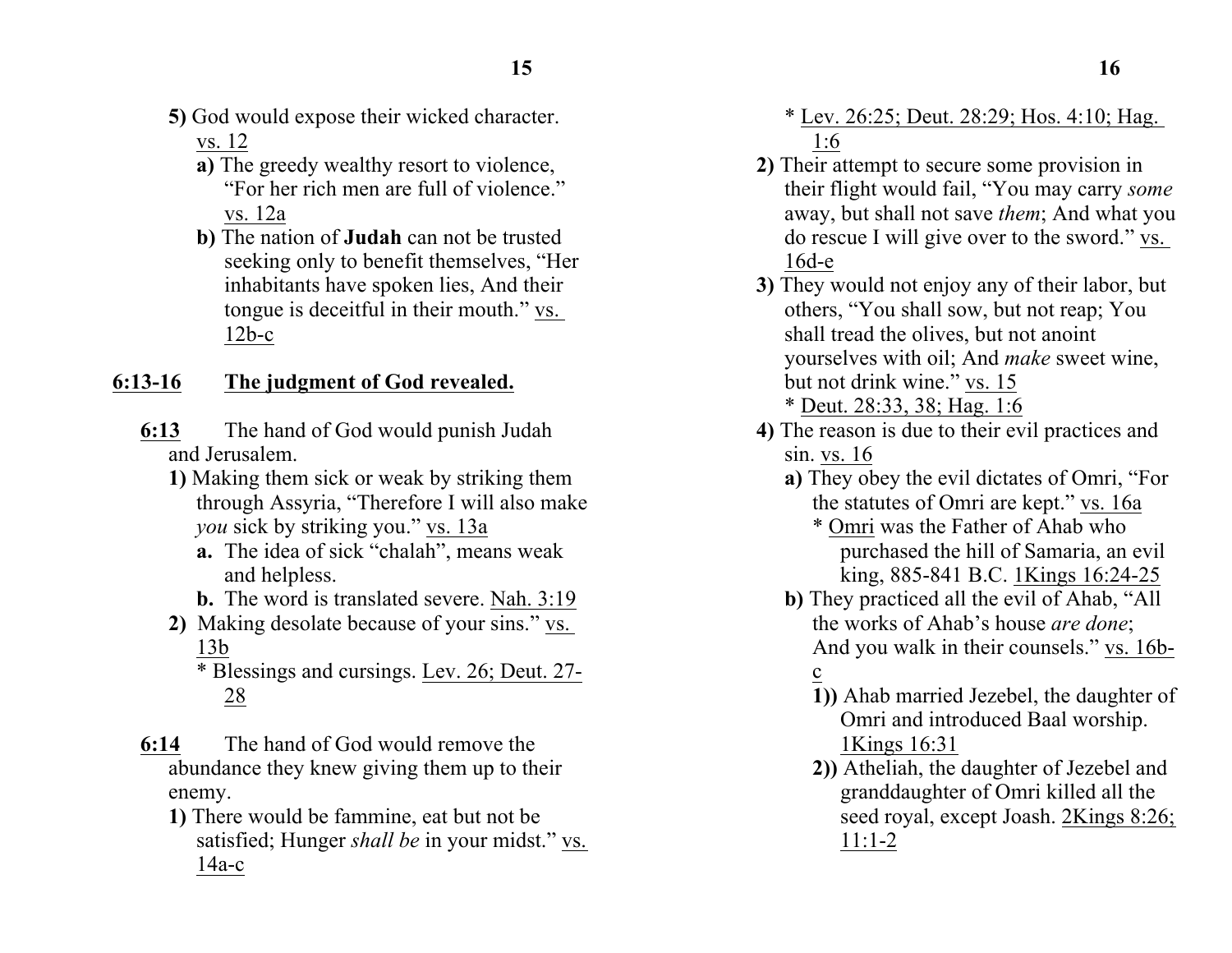- **3))** They destroyed themselves and be disdained, "That I may make you a desolation, And your inhabitants a hissing. Therefore you shall bear the reproach of My people." vs. 16d-f
- \* Nearly 200 years later the effects were present.

#### **7:1-6 The prophets lamentation over sin.**

- **7:1-2b** The prophet laments for the lack of faithful people.
	- **1)** Micah likens the scarcity of righteousness and righteous men by a simile of the summer gathering and gleaning. vs. 1
		- **a)** The painful lament, "Woe is me! For I am like those who gather summer fruits, Like those who glean vintage grapes." vs. 1a-c
			- **\*** A simile is introduce by the word "like" or "as"
		- **b)** The longing to gather with the godly was not possible, "*There is no* cluster to eat Of the first-ripe fruit *which* my soul desires." vs. 1d
	- **2)** The application, "The faithful *man* has perished from the earth, And *there is* no one upright among men." vs. 2
- **7:3c-6** The corruption of the entire society. **1)** They rob through violence. vs. 2c-3a
- **a)** They wait patiently to entrap them like animals nets, to enslave or rob. vs. 2c-d
- **b)** Their goal is to succeed in their fervent evil, indicated by "both hands". vs. 2c-3a
- **2)** The leaders are corrupted by money. vs. 3b-e
	- **a)** "The prince asks *for gifts*, The judge *seeks* a bribe, And the great *man* utters his evil desire." vs. 3b-d
	- **b)** "So they scheme together." vs. 3e **\*** The phrase scheme together "abath", means to weave together, indicating their help to each other to accomplish their evil.
- **3)** They are worthless people are headed for judgment. vs. 4
	- **a)** Two similies reveal these people have no character, hurting and destroying others, "brier" and "sharper than thorns" only good for fire, judgment. vs. 4a-b
	- **b)** Their judgment was near for Micah is the watchman of God, "your punishment comes." vs. 3c
		- **\*** Ezekiel gives the severe warning to the watchman. Ezk. 3:17; 33:2, 6, 7
	- **d)** They would be in great danger, "Now shall be their perplexity." vs. 4c **\*** Only wild grapes. Is. 5
- **4)** The closest of friend and family could not be trusted. vs. 5-6
	- **a)** The command, "Do not trust in a friend; Do not put your confidence in a companion." vs. 5a-b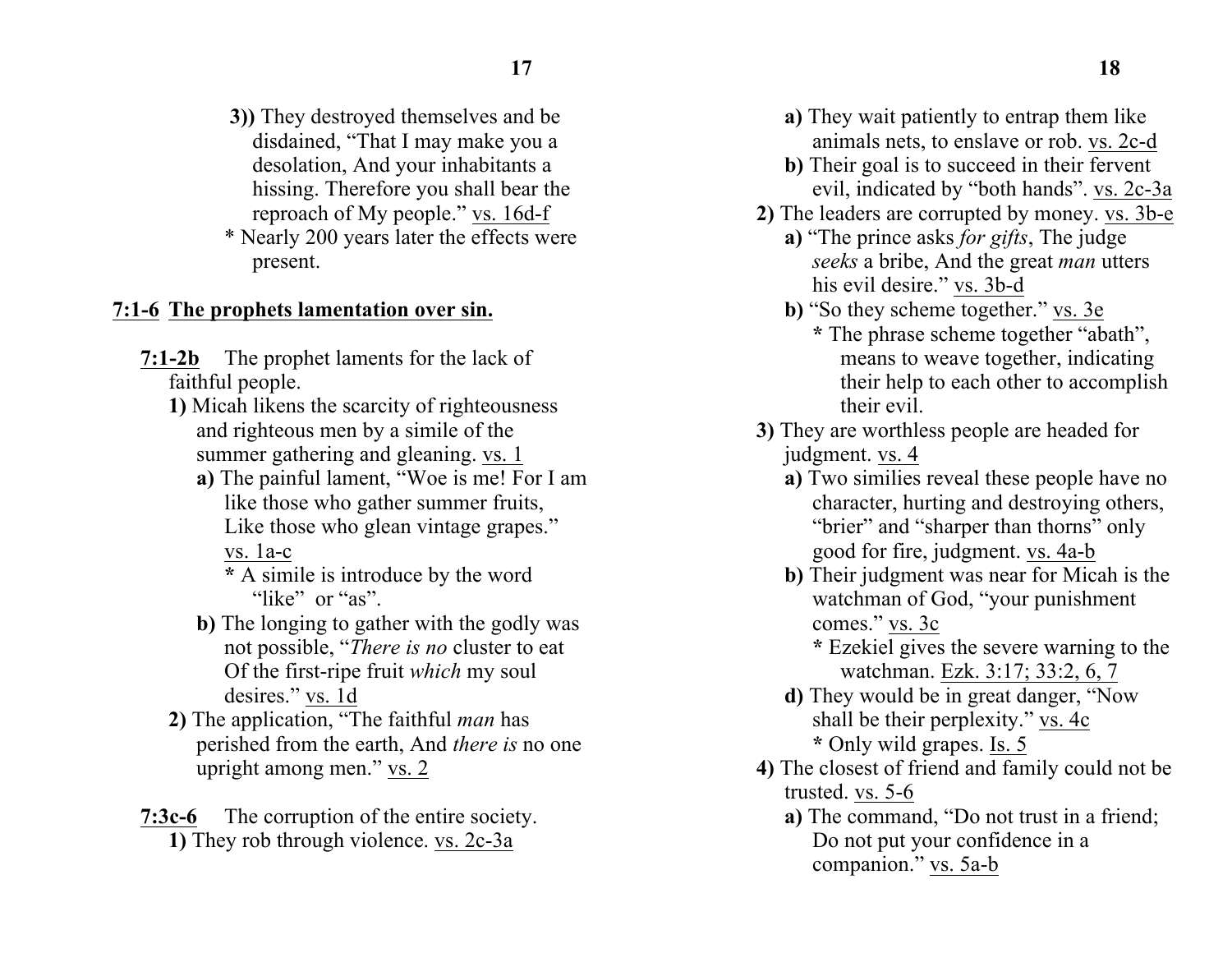- **b)** Their wife could not be confided with what they told them. vs. 5c
- **c)** Their closest family member also could not be trusted, sons and daughter-in-laws, for the men of his own household wee his enemies. vs. 6
	- $*$  Jesus quotes. Matt, 10:34-36; Lk. 12:51-53

### **7:7-13 The prophets confession of faith in God.**

- **7:7-10** The prayer of faith of Micah.
	- **1)** Micha's trust would be to look to the Lord, there was no hope in man. vs. 7a
	- **2)** Micah trust would be to wait for God of his salvation. vs. 7b
	- **3)** Micah's trust was that God would hear him in his lament. vs. 7c
	- **4)** The remnant cast themselves on God's mercy. vs. 8-10
		- **\*** This will be the case for Israel in tribulation period, long-term fulfillment.
		- **a)** Micah's submission to chastening, "Do not rejoice over me, my enemy; When I fall, I will arise; When I sit in darkness, The LORD *will be* a light to me." vs. 8
		- **b)** Micah acknowledged his sin, "I will bear the indignation of the LORD, Because I have sinned against Him." vs. 9a-b
		- **c)** Micah trusted in God, "Until He pleads my case And executes justice for me. He

will bring me forth to the light; I will see His righteousness." vs. 9c-e

- **d)** Micah had confidence in God's protection and vindication against their enemies. vs. 10
	- \* God would uses Assyria to chasten Israel, Babylon for Judah, but God would judge both of them for their pride and sins!
- **7:11-13** The final restoration by God for the Kingdom Age.
	- **1)** The phrase "In that day" is stated two times is for emphasis. vs. 11
		- **a)** The phrase is synonymous with "latter day" the Great-Tribulation and Millennium. Mic. 4:1
		- **b)** The walls will be built, speaking of protection of the remnant by God and decree to the whole world.
			- \* The Gentiles will be blessed through the Jewish remnant. Gen. 12:1-3; Amos 9:11-12; 13-15; Rom. 9:30; Gal. 3:5-9
	- **2)** The entire earth will come to Jerusalem. vs. 12
		- **a)** The third time, "In that day".
		- **b)** They shall come to you From Assyria and the fortified cities, From the fortress to the River "Egypt", From sea to sea, And mountain *to* mountain". indicating the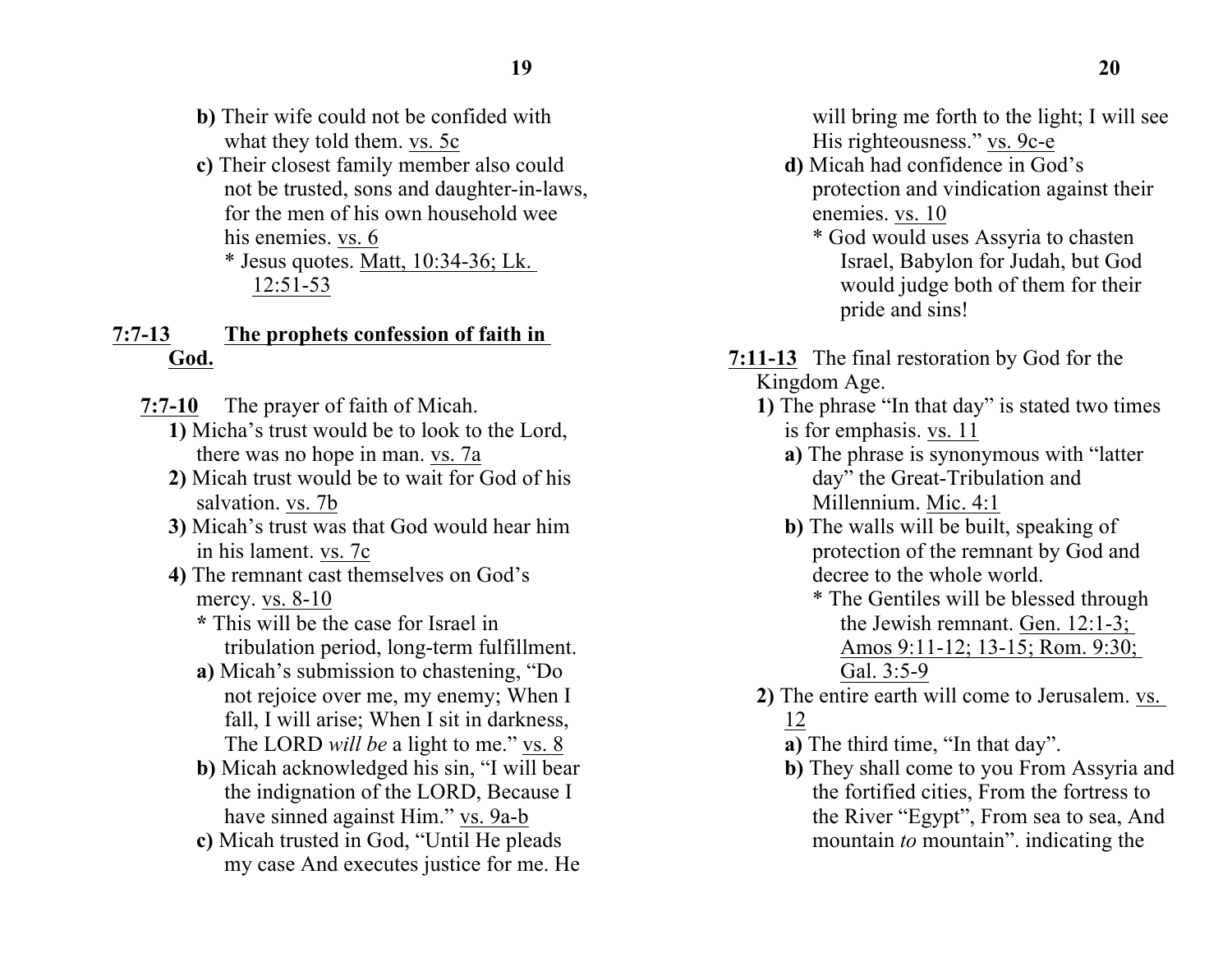entire earth. Mic. 4:1-4: Is. 2:1-5; 11;1-16; 34-35

- **3)** The entire earth at this point has been utterly defeated by the Second Coming of Jesus, utterly desolate for the fruit of their deeds. vs. 13
	- **a)** The seven seals, trumpets and vial judgments have destroyed much of the vegetation, sea-life and population of the world. Rev. 4-17
	- **b)** The Anti-Christ has rule with an iron hand destroying everyone who opposes him.

## **7:14-20 The prayer of Micah for his people.**

- **7:14-15** Micah's prayer was for God's loving care for His people.
	- **1)** Micah intercedes for the blessings of the remnant in the kingdom. vs. 14
		- **a)** The Lord Jesus being the Good, Great and Chief Shepherd caring for Shepherd the flock of Your heritage. vs. 14a-b
		- **b)** Their dwelling will be in safety, unthreatened and in abundance in the fertile grazing land in the north, "As in days of old." vs. 14c-f
	- **2)** Jesus will work by super-natural miracle, as when God brought them out of Egypt. vs. 15  $*$  Ex. 3-12
- **7:16-17** Micah's prayer revealed God's victory over the nations.
	- **1**) The invading nations will be humbled before the remnant, shamed and silenced. vs. 16
		- **\*** The battle of Armageddon and the judgment of the nations. Rev. 19; Matt. 25
	- **2**) The nations will be abased as animals. vs. 17 **a)** They shall lick the dust like a serpent." vs. 17a
		- **b)** "They shall crawl from their holes like snakes of the earth." vs. 17b
		- **c)** "They shall be afraid of the LORD our God, And shall fear because of You." vs. 17c-d
- **7:18-20** The prayer of Micah praising God for His forgiveness.
	- **1)** The incomparable God, "Who is like God?" vs. 18a
		- \* Ex. 15:11; Ps. 89:6; Is. 40:18-25; 46:5
	- **2)** The graciousness of God to the remnant, "Pardoning iniquity And passing over the transgression of the remnant of His heritage?" vs. 18b
	- **3)** The nature of God, "does not retain His anger forever, Because He delights *in* mercy." vs. 18c-d
		- **\*** Mercy "heced" loving-kindness. Ex. 34:6; Deut. 4:31; 2Chron. 30:9; Neh. 9:17; Jonah 4:2